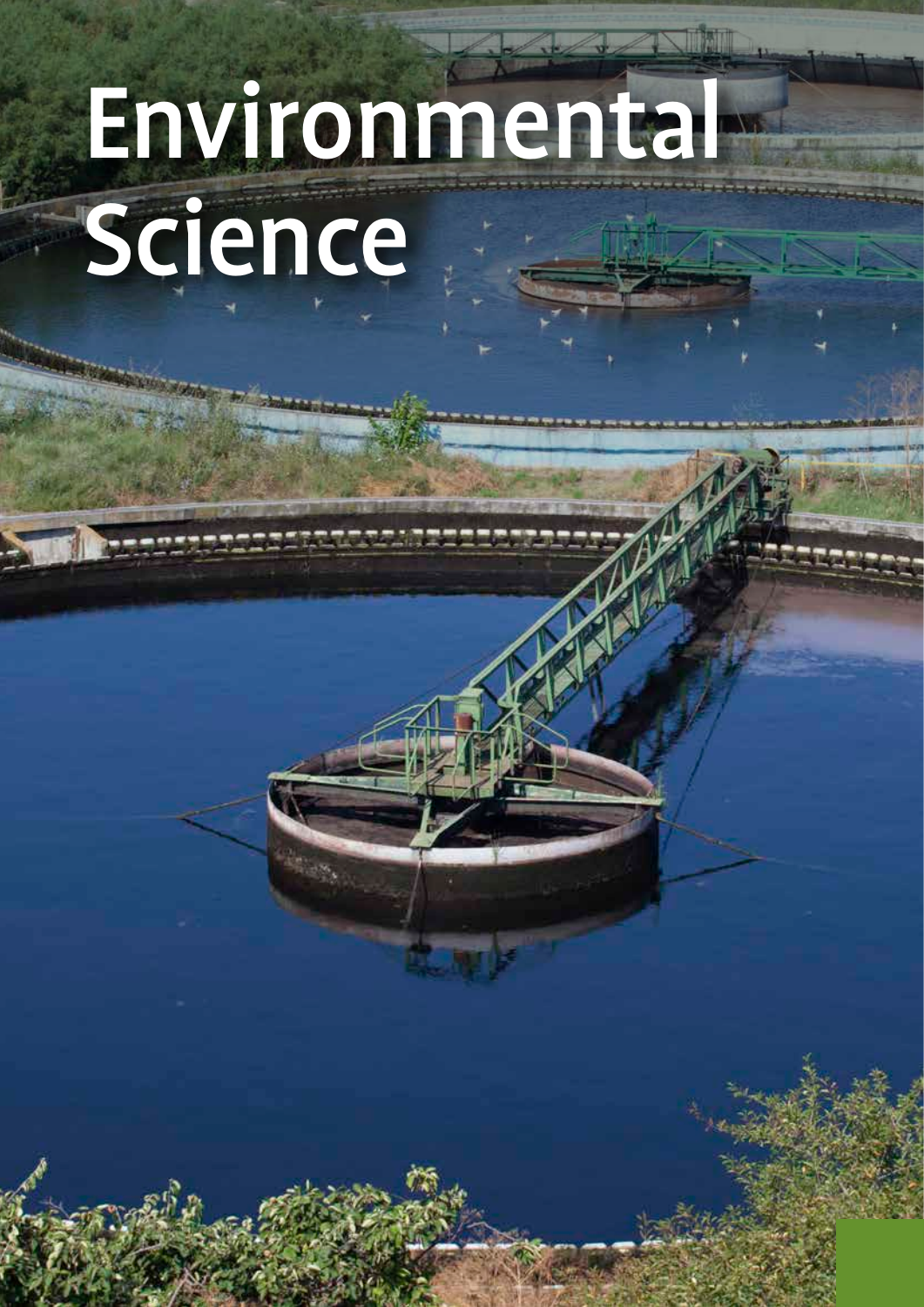The higher professional course in ENVIRONMENTAL SCIENCE leads to a job as an environmental engineer. Essentially, this involves sustainably improving the environment, ranging from clean air, soil and water to, for example, waste recycling. This is done from a foundation of applied science, bearing in mind what is achievable in terms of society.



Invironmental engineers mainly work in corrections with the sulting and engineering firms, where they are responsible for conducting research.<br>They collect data (from field work, desk research, nvironmental engineers mainly work in consulting and engineering firms, where they are responsible for conducting research. laboratory research), analyse and interpret this data and help to formulate and design solutions. It is very important that the work is customeroriented and project-based. Similar advisory roles are also performed in the industrial domain, as a member of a staff department focusing on improving the sustainability, environment and safety of the company. Communication skills are essential as the role involves interaction with stakeholders.

Institution that offers the programme

**E** Avans University of Applied Sciences, Breda

In the role of environmental technologist, there is greater emphasis on improving technologies (e.g. for a water treatment plant); as a researcher or assistant researcher, graduates collect and interpret data on the quality of the environment. In the case of government bodies, such as environmental agencies, the environmental engineer has the role of enforcing regulations, granting permits or developing policy.

#### **ILLUSTRATION OF PROFESSIONAL FIELD**

Occupations, jobs and roles for graduates are mostly to be found in the following professional domains (for a full description of the professional domains, see Section 2). A few examples are given for each domain.

#### **Research and development**

– Environmental researcher (in research institutes)

#### **Engineering and manufacturing**

– Environmental technologist (optimising environmental technology)

#### **Commerce and customer service**

- Environmental consultant
- Sustainability (CSR) consultant
- Environmental (HSE) coordinator
- Inspector or enforcement officer
- Official responsible for issuing permits
- Policy adviser

**Programme profile**

|                                                        | Competence |             |                 |            |        |             |            |                 |
|--------------------------------------------------------|------------|-------------|-----------------|------------|--------|-------------|------------|-----------------|
|                                                        | Research   | Development | Experimentation | Management | Advice | Instruction | Leadership | Self-management |
| Minimum attainment target adopted for<br>the programme | Ш          | П           |                 | Ш          | Ш      | Ш           |            | п               |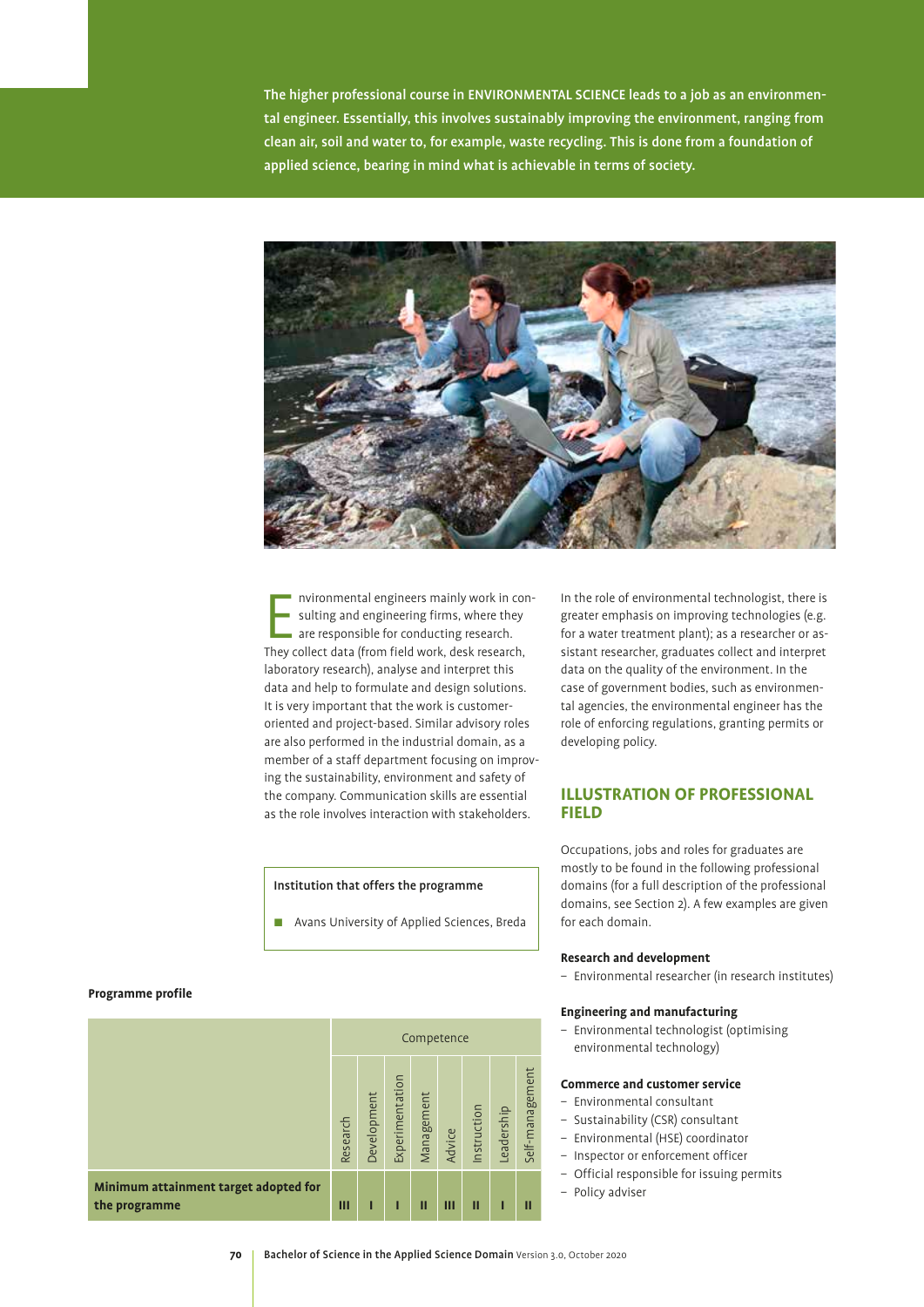## Environmental Science

 $H_s^{\mathcal{C}}$ 

#### **KNOWLEDGE**

- Sustainable development: people, planet, prosperity, passing the burden in space and time, CSR, system-oriented thinking
- **Environment:** quality of the environment, sustainable design and planning, impact on our environment
- **E** Soil, water, air, noise: sources of pollution, behaviour of substances, research, regulatory process, impact, measures, management
- **E** Nature/ecology: basic natural principles (ecology), ecosystems, biodiversity, types of landscape, cultural heritage values
- **Climate change:** causes, effects, measures
- $\blacksquare$  Waste and raw materials: cradle-to-cradle, circular economy (biobased and technical)
- **Energy:** sources, sustainable energy management
- **E** Safety: sources, standards, risk assessment, measures, management
- **E** Legislation and environmental policy: spatial planning, flora/fauna, environmental law, EIA, environmental policy (European, national, international, water, soil), policy instruments
- **ECONOMICS and management:** financial feasibility, SCBA, quality management/Deming circle, **OHSE**
- Ethics: moral dilemmas in professional practice

#### **SKILLS**

- **E** Research skills: problem analysis, problem statement articulation, preparing research questions, research planning, reviewing, analysis, desk research, statistical methods, performing multi-criteria analyses
- **Consultancy skills:** holding intake and consultancy interviews, issuing quotations, carrying out stakeholder analyses, involving stakeholders in the implementation of assignments (environmental awareness, sensitivity regarding policy and political issues), effective collaboration with other disciplines, presenting recommendations
- **E** Specific ICT skills: using geographical information systems, dispersion and sustainability models
- General laboratory skills: analysing soil, water, air in accordance with protocol
- Fieldwork skills: soil, water, flora/fauna, region

The Body of Knowledge and Skills is a summary of graduates' basic knowledge and basic skills which has been prepared by the HBO-programmes in consultation with the professional field. These are obtained during the first two years of education.

The Body of Knowledge and Skills for Environmental Science is laid down in the national consultative document covering all Environmental Science degree programmes. All other Environmental Science programmes are outside the scope of the Applied Science Domain and are not presented here. For more information, a detailed national document is available, see reference 2 on page 75.

#### **TYPICAL TEXTBOOKS**

- *Environmental Science, A Global Concern,*  W.P. Cunningham, M. Cunningham
- *Introduction to Environmental Engineering and Science,* G.M. Masters, W.P. Ela
- *Campbell Biology,* L.A. Urry, M.L. Cain e.a.
- *Chemistry the Central Science,* T.E. Brown, H.E. LeMay e.a.
- *Brock Biology of Microorganisms,* M.T. Madigan, K.S. Bender e.a.
- *Foundations Maths,* A. Croft, R. Davison
- *Managing your competencies,* R. Grit
- *Project Management,* R. Grit
- *Praktisch Omgevingsrecht,* H.M. Liedekerken

serves as an illustration to give an impression of the level at which the subject is taught in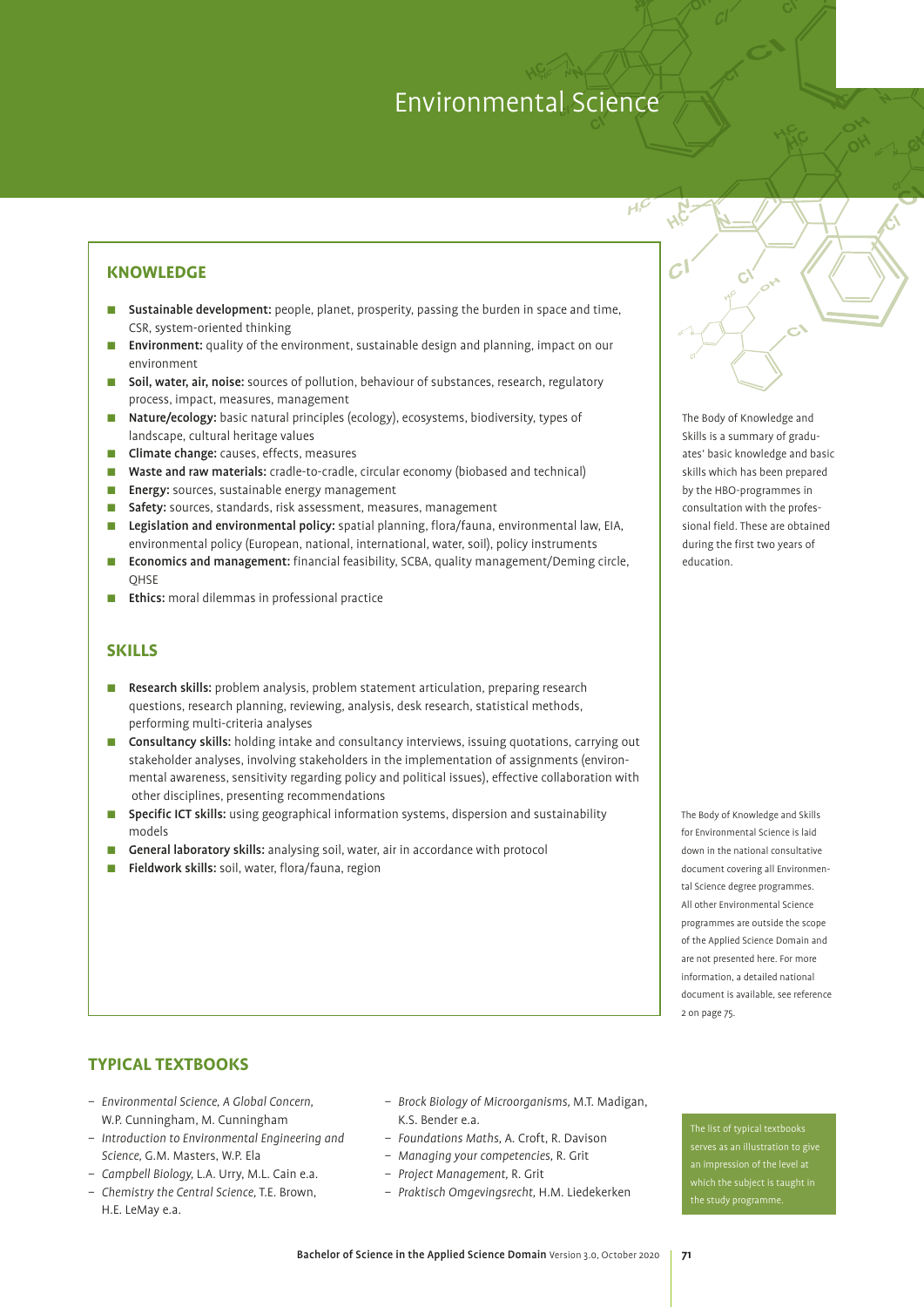### Environmental Science



## Process engineer Geert van Lith: 'The most challenging projects are those in other countries'

Name: Geert van Lith Age: 25 Course of study: Environmental Science Place of employment: Maris Projects Job: Process engineer

'I chose this programme at the time because it fitted in well with my previous studies: I had already completed the senior secondary vocational land, water and environmental engineering programme. I therefore knew that I wanted to have something to do with the environment. The breadth of my course provides sufficient opportunities. Eventually, I ended up – through my programme – at Maris Projects, where I have progressed from environmental technologist to process engineer. This company's practical way of working really suits me, also because of my previous studies.

My job is difficult to describe in a couple of sentences. On the one hand, I'm involved in selling new and second-hand process equipment. These are machines or components for milling, crushing, pumping, extraction, etc. I help my boss in buying, selling, issuing quotes, supervising the workshop, etc. On the other hand, I work on projects: we develop technologies, machines and plants for re-using residues (e.g. culturing algae, fermenting biomass, drying residual products), using physical, thermal or biological treatments only. I manage and supervise the projects from start to finish. They often start in the laboratory, where we determine the properties of the residues. Once the options are clear, we build a scale model (from second-hand machinery) on which we test our idea. I then help to design or develop the final solution. After being successfully tested, the plants are built full-size. My responsibilities are to supervise the workshop, help to optimise the plants and start them on the customer's premises. There are also other aspects to take into consideration in projects, such as subsidy and financing processes in which I submit applications, reports and work plans. And the practical aspects, such as arranging transport for international projects, which I never learned about at university but which still has to be done.

#### **International**

The most challenging aspects of my job are the projects in other countries. As we are developing new technologies and most waste and residual flows are often in developing countries, it is easier to implement certain projects in these countries. I myself have been to India a number of times to help build a plant for extracting oil from waste meat residues from the leather industry.

Research and experimentation are very important competences in my professional field. The way I use them now is certainly different from the way we had them at university.

I definitely see my opportunities for advancement within the company, although that also depends of course on the growth of the business. There are great opportunities nationally and internationally and I'm sure I can progress internationally. For the time being, I'm still learning so much in practice every day that no university can compete!' $\blacksquare$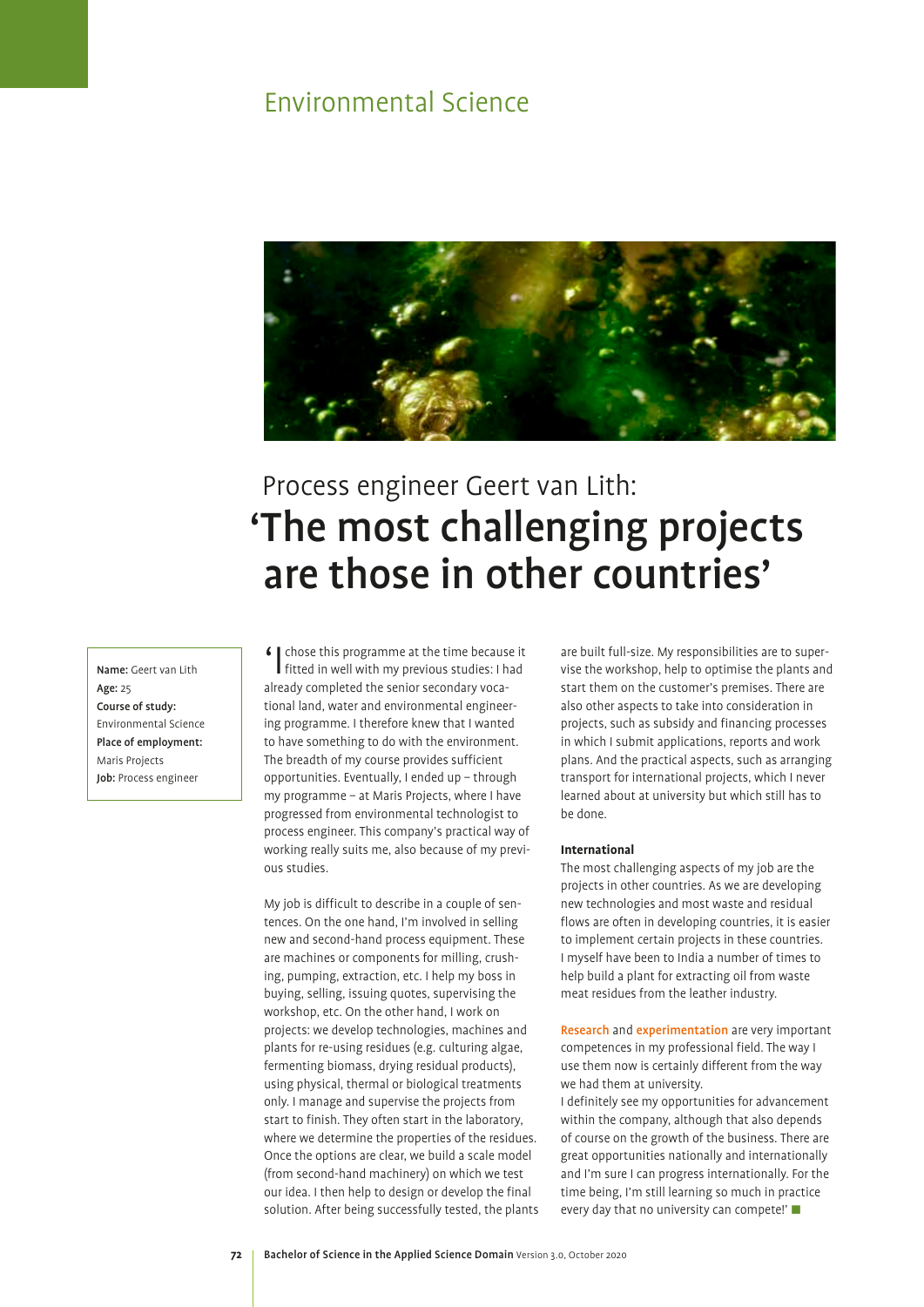# Project worker Bianca Peeters: 'I can now focus on specific competences'

 $\Box$  I did a job aptitude test just before completing my senior secondary vocational programme. This showed that my interest lay in the environment, society and technology. After visiting an open day for the environmental science programme, I became really enthusiastic: it looked like an enjoyable and interesting programme which would be sufficiently challenging and provide a choice of professional field.

My programme was wide-ranging and involved a combination of different environmental subjects, such as water, soil, air and noise, ecology, climate change, sustainable energy, sustainable development and legislation. The subject was taught in the form of courses, training sessions and project-based work. In the third and fourth years I did two internships and gained some practical experience. During my graduation project, I conducted research into a proposal for a new Nature Conservation Act and how it compared with current nature protection legislation. I was asked by the Environmental Law and Permits department of Witteveen+Bos whether I would like to do research into this as they had a lot to do with nature protection legislation and I was interested in nature.

I have now been working in the Environmental Law and Permits department for nine months. As a Project worker I check out which permits are required for different projects, prepare permit applications, give instructions for environmental and other investigations relating to the permit applications to be carried out and submit them to the relevant governing bodies.

#### **Wide-ranging**

I think my study programme fitted in well with my current job, thanks to the wide-ranging nature of the programme. While working with permits, I now find that I have some knowledge of a variety of environmental subjects. The project-based work that I learned during my programme also fits in well with my job. This is partly because Witteveen+Bos regularly work with environmental science students in supervising and implementing all kinds of projects. I was one of them myself in the third year of my programme!

Thanks to the competence-based approach in my programme, I learned which competences I was good at and which not so good. This means that I can now focus extra hard on specific competences, such as *instruction* and **management**, in order to develop further. My ambition is first of all to become an experienced consultant on permits. Later, I would like to become a project manager in order to keep the permit process and related matters on the right track for a project. Eventually, I would like to work as the head or manager of a department. But that's an ambition for the long term!' $\blacksquare$ 

Name: Bianca Peeters Age: 24 Course of study: Environmental Science Place of employment: Consultancy and engineering firm Witteveen+Bos Job: Project worker for environmental law and permits